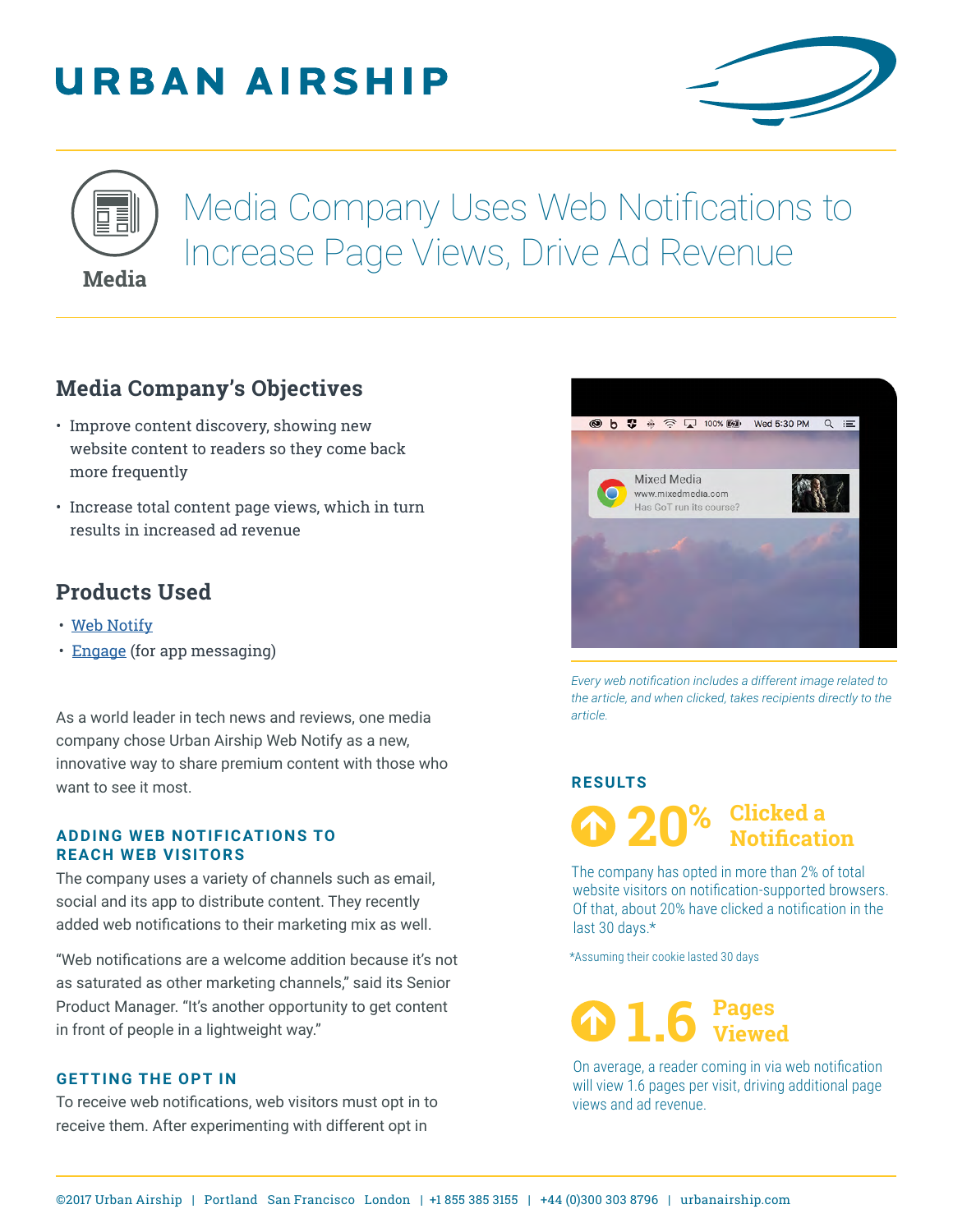*"Web notifications are a discovery mechanism where we own the experience. Social and search are important for us, but increasingly we're controlling less of the experience on those channels, which ultimately means we're controlling less of the revenue. Web notifications allow us to drive web visitors back to content on our site, allowing us to monetize much better."* 

## *— Senior Product Manager*

processes, the media company found the right approach for them. Initially, they were showing the opt-in after visitors had browsed three articles in the news section, and including a soft opt-in  $-$  a branded prompt explaining the value of opting in. After switching to showing the opt-in upon arrival on the site, and showing only the browser optin prompt, opt-ins increased by 100x.

#### **INCREASING PAGE VIEWS FROM OPTED-IN VISITORS**

Opted-in visitors receive web notifications anytime they're online and their browser is open  $-$  whether or not they're active on the company's website. (If the browser is not open at the time a notification is sent, the users will receive the notification the next time they open their browser.)

Right now, the company sends around 12 web notifications a week. They continue to test and monitor send levels to ensure users remain happy.

Web notifications are a fantastic tool to encourage repeat visits to the company's website  $-$  including visits to parts of the site visitors may not have found on their own. Another major plus: because web notifications are an owned channel (unlike other channels like social), the company doesn't have to pay to promote new articles or bump their posts higher in users' feeds.

"Web notifications are a discovery mechanism where we own the experience," said its Senior Product Manager. "Social and search are important for us, but increasingly we're controlling less of the experience on those channels, which ultimately means we're controlling less of the revenue. Web notifications allow us to drive web visitors back to content on our site, allowing us to monetize much better."

The media company tracks page views that result from each web notification sent by tagging the URLs linked in each notification.



*An example of a web notification viewed on a user's desktop.*



*An example of a web notification as viewed in the Notification Center.*